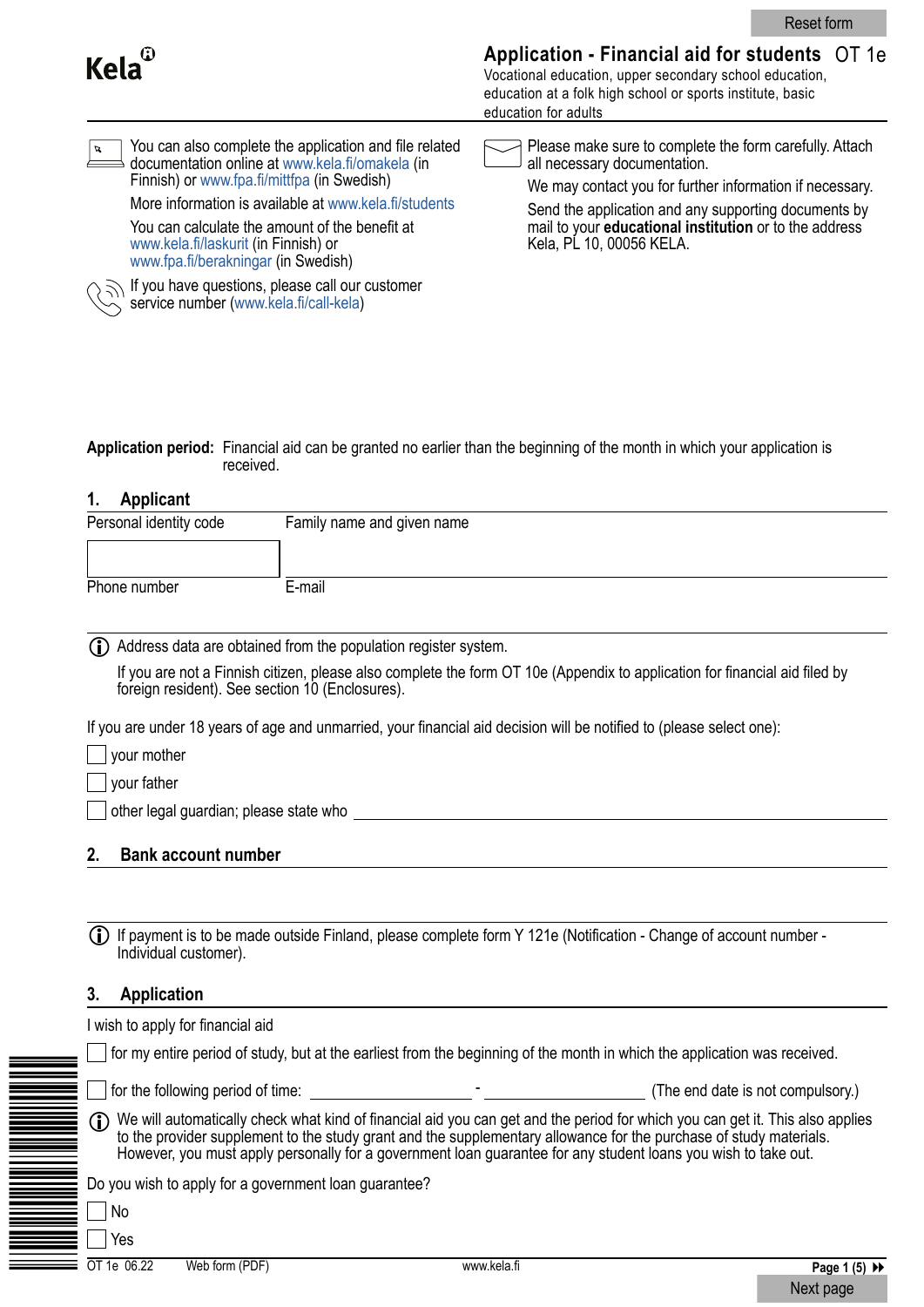| <b>Studies</b><br>4.                                                                                                                                                                                                                                                                                                                                                                                                                                                  |  |
|-----------------------------------------------------------------------------------------------------------------------------------------------------------------------------------------------------------------------------------------------------------------------------------------------------------------------------------------------------------------------------------------------------------------------------------------------------------------------|--|
| Educational institution. See section 10 (Enclosures).                                                                                                                                                                                                                                                                                                                                                                                                                 |  |
| Campus                                                                                                                                                                                                                                                                                                                                                                                                                                                                |  |
| Degree or qualification pursued                                                                                                                                                                                                                                                                                                                                                                                                                                       |  |
| Date on which you started/will start your current course of study:                                                                                                                                                                                                                                                                                                                                                                                                    |  |
| Estimated date of graduation                                                                                                                                                                                                                                                                                                                                                                                                                                          |  |
| If you study in upper secondary school, are you studying for an IB Diploma?<br>No<br>Yes                                                                                                                                                                                                                                                                                                                                                                              |  |
| <b>Previous studies</b>                                                                                                                                                                                                                                                                                                                                                                                                                                               |  |
| Before starting your current course of study, have you completed some other degree or qualifications (besides comprehensive<br>school)?                                                                                                                                                                                                                                                                                                                               |  |
| Yes. State which degree or qualifications, the year of completion and the educational institution.<br>No                                                                                                                                                                                                                                                                                                                                                              |  |
| Did you fail to complete a course of study before starting your current one?                                                                                                                                                                                                                                                                                                                                                                                          |  |
| Yes. State which educational institution, which course of study and the date of termination.<br>No                                                                                                                                                                                                                                                                                                                                                                    |  |
| Parents and parental income<br>5.<br>(i) Complete this section only if you are living with your parents or you are 18 years of age or younger.                                                                                                                                                                                                                                                                                                                        |  |
| If you are under 18 and living with your parent and his/her new spouse, the income of your parent's new spouse is taken into<br>account as well. Write the information about your parent's new spouse under 'mother' or 'father' as appropriate. A registered<br>partner is equated to a spouse.                                                                                                                                                                      |  |
| Are your parents divorced?                                                                                                                                                                                                                                                                                                                                                                                                                                            |  |
| No<br>Yes. Which of your parents do you live with or have you most recently lived with?                                                                                                                                                                                                                                                                                                                                                                               |  |
| Mother<br>Father<br><b>Both</b><br>Kela receives the information for the most recently completed taxation on your parents' taxable earnings and investment<br>(i)<br>income directly from the Finnish Tax Administration. The student financial aid is granted according to the taxation data,<br>unless you provide evidence that your parents' combined annual incomes have been reduced significantly (20% or more)<br>after the most recently completed tax year. |  |
| Have your parents' combined annual incomes been reduced (in total by at least 20%) after the most recently completed taxation?                                                                                                                                                                                                                                                                                                                                        |  |
| No (decision based on taxation data)                                                                                                                                                                                                                                                                                                                                                                                                                                  |  |
| Yes. State the reason for the change (for each parent separately):                                                                                                                                                                                                                                                                                                                                                                                                    |  |
|                                                                                                                                                                                                                                                                                                                                                                                                                                                                       |  |
|                                                                                                                                                                                                                                                                                                                                                                                                                                                                       |  |
|                                                                                                                                                                                                                                                                                                                                                                                                                                                                       |  |
| Does either of your parents have income from abroad?                                                                                                                                                                                                                                                                                                                                                                                                                  |  |
| No<br>Yes. Please provide details about the income from abroad.                                                                                                                                                                                                                                                                                                                                                                                                       |  |
| OT 1e 06.22<br>Web form (PDF)<br>www kela fi<br>$P$ ane $2(5)$                                                                                                                                                                                                                                                                                                                                                                                                        |  |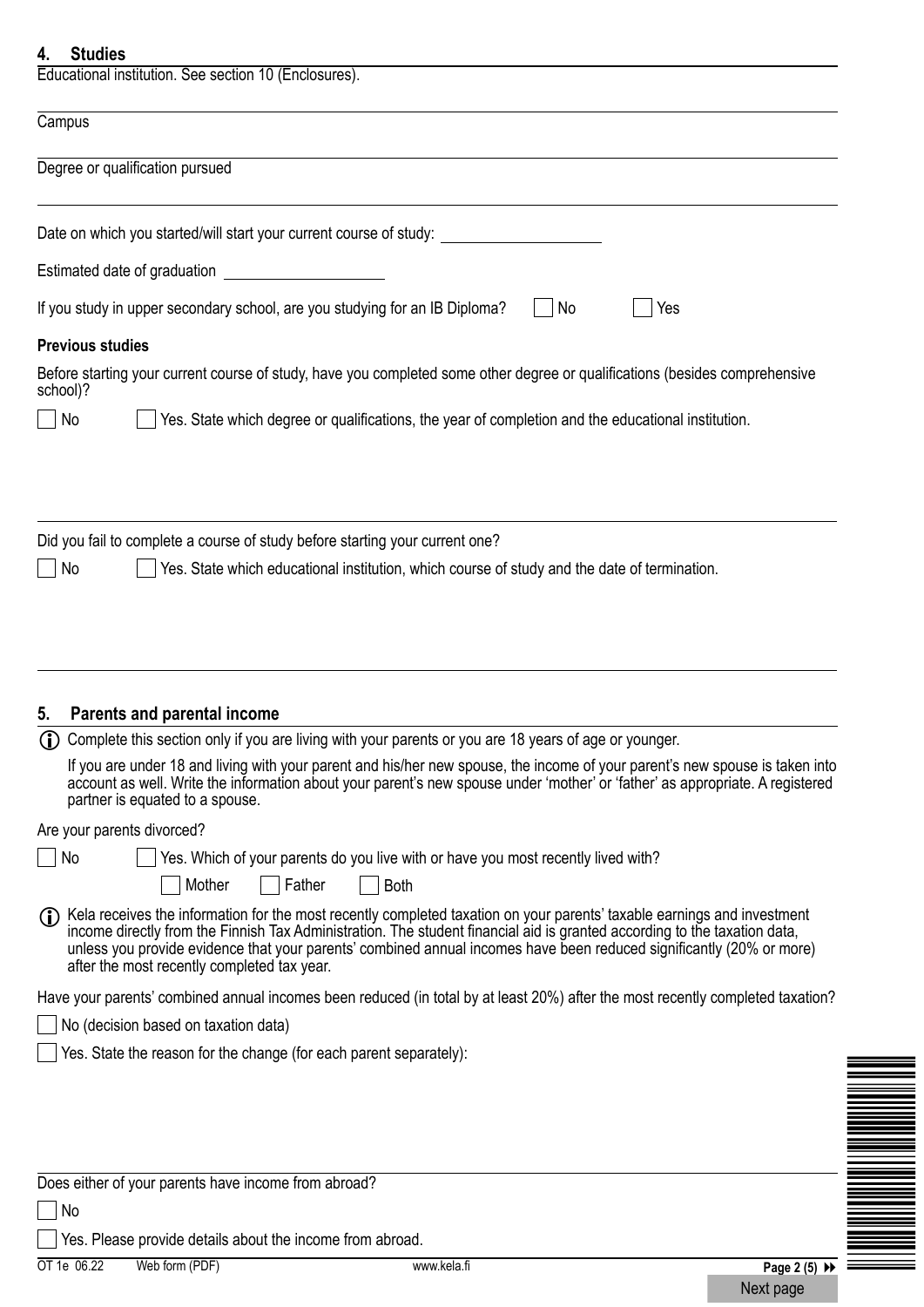# **6. Type of housing**

| 7. | with my parent $\Box$ in a school dormitory<br>Are you renting your home from your parent?<br>Yes, and my parent owns at least a 50% of the home.<br>No<br>Yes, but my parent does not own at least a 50% of the home.<br>Is your home part of the same property as your parents' permanent residence?<br>Yes<br>No<br>(f) A home is considered to be owned by your parent(s) if either one or both of your parents own at least 50%<br>of it either personally or through a company, or if your parent is the sole beneficiary of an estate that owns<br>the home.<br>Studying abroad or in the Aland Islands<br>Do you study abroad or in the Åland Islands?<br>(i) If you answer 'No, or I don't know yet', you can skip the rest of the questions in this section.<br>No, or I don't know yet.<br>Yes<br>How are your studies abroad related to the studies you are completing in Finland? See section 10 (Enclosures).<br>On-the-job training<br>Training is $\Box$ unsalaried $\Box$ salaried and the wage is on average $\epsilon \_\_\_\_\_\_\_\_$<br>Study exchange<br>In which country do you study?<br>While studying abroad or in the Åland Islands, I will live |
|----|------------------------------------------------------------------------------------------------------------------------------------------------------------------------------------------------------------------------------------------------------------------------------------------------------------------------------------------------------------------------------------------------------------------------------------------------------------------------------------------------------------------------------------------------------------------------------------------------------------------------------------------------------------------------------------------------------------------------------------------------------------------------------------------------------------------------------------------------------------------------------------------------------------------------------------------------------------------------------------------------------------------------------------------------------------------------------------------------------------------------------------------------------------------------------|
|    |                                                                                                                                                                                                                                                                                                                                                                                                                                                                                                                                                                                                                                                                                                                                                                                                                                                                                                                                                                                                                                                                                                                                                                              |
|    |                                                                                                                                                                                                                                                                                                                                                                                                                                                                                                                                                                                                                                                                                                                                                                                                                                                                                                                                                                                                                                                                                                                                                                              |
|    |                                                                                                                                                                                                                                                                                                                                                                                                                                                                                                                                                                                                                                                                                                                                                                                                                                                                                                                                                                                                                                                                                                                                                                              |
|    |                                                                                                                                                                                                                                                                                                                                                                                                                                                                                                                                                                                                                                                                                                                                                                                                                                                                                                                                                                                                                                                                                                                                                                              |
|    |                                                                                                                                                                                                                                                                                                                                                                                                                                                                                                                                                                                                                                                                                                                                                                                                                                                                                                                                                                                                                                                                                                                                                                              |
|    |                                                                                                                                                                                                                                                                                                                                                                                                                                                                                                                                                                                                                                                                                                                                                                                                                                                                                                                                                                                                                                                                                                                                                                              |
|    |                                                                                                                                                                                                                                                                                                                                                                                                                                                                                                                                                                                                                                                                                                                                                                                                                                                                                                                                                                                                                                                                                                                                                                              |
|    |                                                                                                                                                                                                                                                                                                                                                                                                                                                                                                                                                                                                                                                                                                                                                                                                                                                                                                                                                                                                                                                                                                                                                                              |
|    |                                                                                                                                                                                                                                                                                                                                                                                                                                                                                                                                                                                                                                                                                                                                                                                                                                                                                                                                                                                                                                                                                                                                                                              |
|    |                                                                                                                                                                                                                                                                                                                                                                                                                                                                                                                                                                                                                                                                                                                                                                                                                                                                                                                                                                                                                                                                                                                                                                              |
|    |                                                                                                                                                                                                                                                                                                                                                                                                                                                                                                                                                                                                                                                                                                                                                                                                                                                                                                                                                                                                                                                                                                                                                                              |
|    |                                                                                                                                                                                                                                                                                                                                                                                                                                                                                                                                                                                                                                                                                                                                                                                                                                                                                                                                                                                                                                                                                                                                                                              |
|    |                                                                                                                                                                                                                                                                                                                                                                                                                                                                                                                                                                                                                                                                                                                                                                                                                                                                                                                                                                                                                                                                                                                                                                              |
|    |                                                                                                                                                                                                                                                                                                                                                                                                                                                                                                                                                                                                                                                                                                                                                                                                                                                                                                                                                                                                                                                                                                                                                                              |
|    |                                                                                                                                                                                                                                                                                                                                                                                                                                                                                                                                                                                                                                                                                                                                                                                                                                                                                                                                                                                                                                                                                                                                                                              |
|    |                                                                                                                                                                                                                                                                                                                                                                                                                                                                                                                                                                                                                                                                                                                                                                                                                                                                                                                                                                                                                                                                                                                                                                              |
|    |                                                                                                                                                                                                                                                                                                                                                                                                                                                                                                                                                                                                                                                                                                                                                                                                                                                                                                                                                                                                                                                                                                                                                                              |
|    |                                                                                                                                                                                                                                                                                                                                                                                                                                                                                                                                                                                                                                                                                                                                                                                                                                                                                                                                                                                                                                                                                                                                                                              |
|    | with my parent                                                                                                                                                                                                                                                                                                                                                                                                                                                                                                                                                                                                                                                                                                                                                                                                                                                                                                                                                                                                                                                                                                                                                               |
|    | in rental accommodation. Amount of rent: $\epsilon$ per month. Provide an estimate if you do not know the exact rent.                                                                                                                                                                                                                                                                                                                                                                                                                                                                                                                                                                                                                                                                                                                                                                                                                                                                                                                                                                                                                                                        |
|    | in a home owned by my spouse or myself<br>(D) A home is considered to be owned by you or your spouse if either of you or both of you together own at least 50% of it either personally or through a company, or if either of you is the sole beneficiary of an estate th                                                                                                                                                                                                                                                                                                                                                                                                                                                                                                                                                                                                                                                                                                                                                                                                                                                                                                     |
|    | elsewhere, please specify                                                                                                                                                                                                                                                                                                                                                                                                                                                                                                                                                                                                                                                                                                                                                                                                                                                                                                                                                                                                                                                                                                                                                    |
|    | Are you renting your home from your parent?                                                                                                                                                                                                                                                                                                                                                                                                                                                                                                                                                                                                                                                                                                                                                                                                                                                                                                                                                                                                                                                                                                                                  |
|    | Yes, and my parent owns at least a 50% of the home.<br>No                                                                                                                                                                                                                                                                                                                                                                                                                                                                                                                                                                                                                                                                                                                                                                                                                                                                                                                                                                                                                                                                                                                    |
|    | Yes, but my parent does not own at least a 50% of the home.                                                                                                                                                                                                                                                                                                                                                                                                                                                                                                                                                                                                                                                                                                                                                                                                                                                                                                                                                                                                                                                                                                                  |
|    | Is your home part of the same property as your parents' permanent residence?                                                                                                                                                                                                                                                                                                                                                                                                                                                                                                                                                                                                                                                                                                                                                                                                                                                                                                                                                                                                                                                                                                 |
|    | Yes<br>No                                                                                                                                                                                                                                                                                                                                                                                                                                                                                                                                                                                                                                                                                                                                                                                                                                                                                                                                                                                                                                                                                                                                                                    |
|    | (f) A home is considered to be owned by your parent(s) if either one or both of your parents own at least 50%<br>of it either personally or through a company, or if your parent is the sole beneficiary of an estate that owns<br>the home.                                                                                                                                                                                                                                                                                                                                                                                                                                                                                                                                                                                                                                                                                                                                                                                                                                                                                                                                 |
|    | After the period abroad or in the Åland Islands, will you return to the same accommodation in Finland?                                                                                                                                                                                                                                                                                                                                                                                                                                                                                                                                                                                                                                                                                                                                                                                                                                                                                                                                                                                                                                                                       |
|    | Yes<br>No. How will the accommodation change?                                                                                                                                                                                                                                                                                                                                                                                                                                                                                                                                                                                                                                                                                                                                                                                                                                                                                                                                                                                                                                                                                                                                |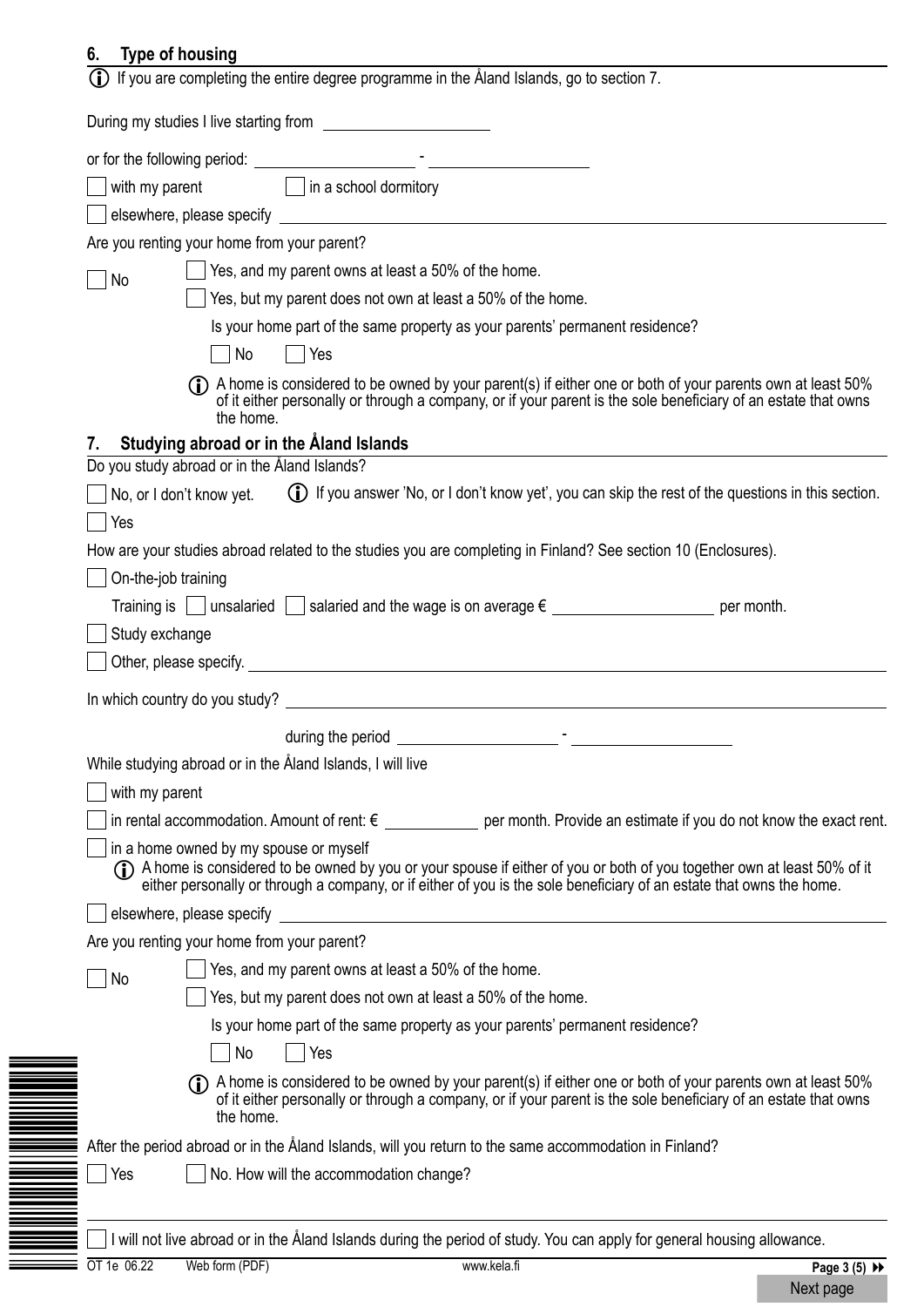# **8. Own income and other benefits**

|                     | Are you in apprenticeship training (salaried on-the-job training)?                                                                                          |                                                                                                                                                                                                                                                                                                                                                                                                                                                                                                                    |
|---------------------|-------------------------------------------------------------------------------------------------------------------------------------------------------------|--------------------------------------------------------------------------------------------------------------------------------------------------------------------------------------------------------------------------------------------------------------------------------------------------------------------------------------------------------------------------------------------------------------------------------------------------------------------------------------------------------------------|
|                     | No or I don't know yet<br>Yes, during the period                                                                                                            |                                                                                                                                                                                                                                                                                                                                                                                                                                                                                                                    |
|                     |                                                                                                                                                             |                                                                                                                                                                                                                                                                                                                                                                                                                                                                                                                    |
|                     |                                                                                                                                                             |                                                                                                                                                                                                                                                                                                                                                                                                                                                                                                                    |
|                     |                                                                                                                                                             |                                                                                                                                                                                                                                                                                                                                                                                                                                                                                                                    |
| No                  | Do you receive income from outside Finland?                                                                                                                 | Yes. State the amount, the date of payment, the payer and whether the income is taxable.                                                                                                                                                                                                                                                                                                                                                                                                                           |
| answer 'No')?<br>No | Yes. Indicate the benefit and the payer.                                                                                                                    | Do you receive some other benefit during the period of study (if you get only general housing allowance and/or child benefit,                                                                                                                                                                                                                                                                                                                                                                                      |
| No                  | grant or scholarship is taxable.                                                                                                                            | If you study abroad, do you get any grants or scholarships or benefits comparable to student financial aid from abroad?<br>Yes. As regards grants and scholarships, state the amount, the date of payment, the payer and whether the                                                                                                                                                                                                                                                                               |
| 9.<br>$\Box$ No     | Military/non-military service or voluntary armed service<br>Will you complete military/non-military service or voluntary armed service during your studies? |                                                                                                                                                                                                                                                                                                                                                                                                                                                                                                                    |
|                     |                                                                                                                                                             |                                                                                                                                                                                                                                                                                                                                                                                                                                                                                                                    |
|                     | Yes; starting from The State of The State of The State of The State of The State of The Theorem                                                             |                                                                                                                                                                                                                                                                                                                                                                                                                                                                                                                    |
|                     | 10. Enclosures                                                                                                                                              |                                                                                                                                                                                                                                                                                                                                                                                                                                                                                                                    |
|                     | <b>Section 1. Applicant</b>                                                                                                                                 | Form OT 10e (Appendix to application for student financial aid filed by foreign resident) for foreigners who have not                                                                                                                                                                                                                                                                                                                                                                                              |
|                     | previously received financial aid for students.                                                                                                             |                                                                                                                                                                                                                                                                                                                                                                                                                                                                                                                    |
|                     | <b>Section 4. Studies</b>                                                                                                                                   |                                                                                                                                                                                                                                                                                                                                                                                                                                                                                                                    |
|                     | notification of admission to the school or some other study certificate with the application.                                                               | If you study in upper secondary school, Kela receives information on your right to study from the service Opintopolku and<br>you do not need to enclose a study certificate with the application. If you study in the European School in Helsinki, enclose a                                                                                                                                                                                                                                                       |
|                     |                                                                                                                                                             | If you study for a basic vocational qualification or in preparatory education for an upper secondary qualification and you<br>have been admitted through the joint application process, Kela receives information on your right to study from the service<br>Opintopolku and you do not need to enclose a study certificate with the application. If you study for some other vocational<br>qualification, enclose a notification of admission to the school or some other study certificate with the application. |
|                     | admission to the school or some other study certificate with the application.                                                                               | If you study in a liberal adult education programme (e.g. folk high schools and sports institutes), enclose a notification of                                                                                                                                                                                                                                                                                                                                                                                      |
|                     | school with the application.                                                                                                                                | If you study in adult primary education (comprehensive school studies), enclose an individual study plan confirmed by the                                                                                                                                                                                                                                                                                                                                                                                          |